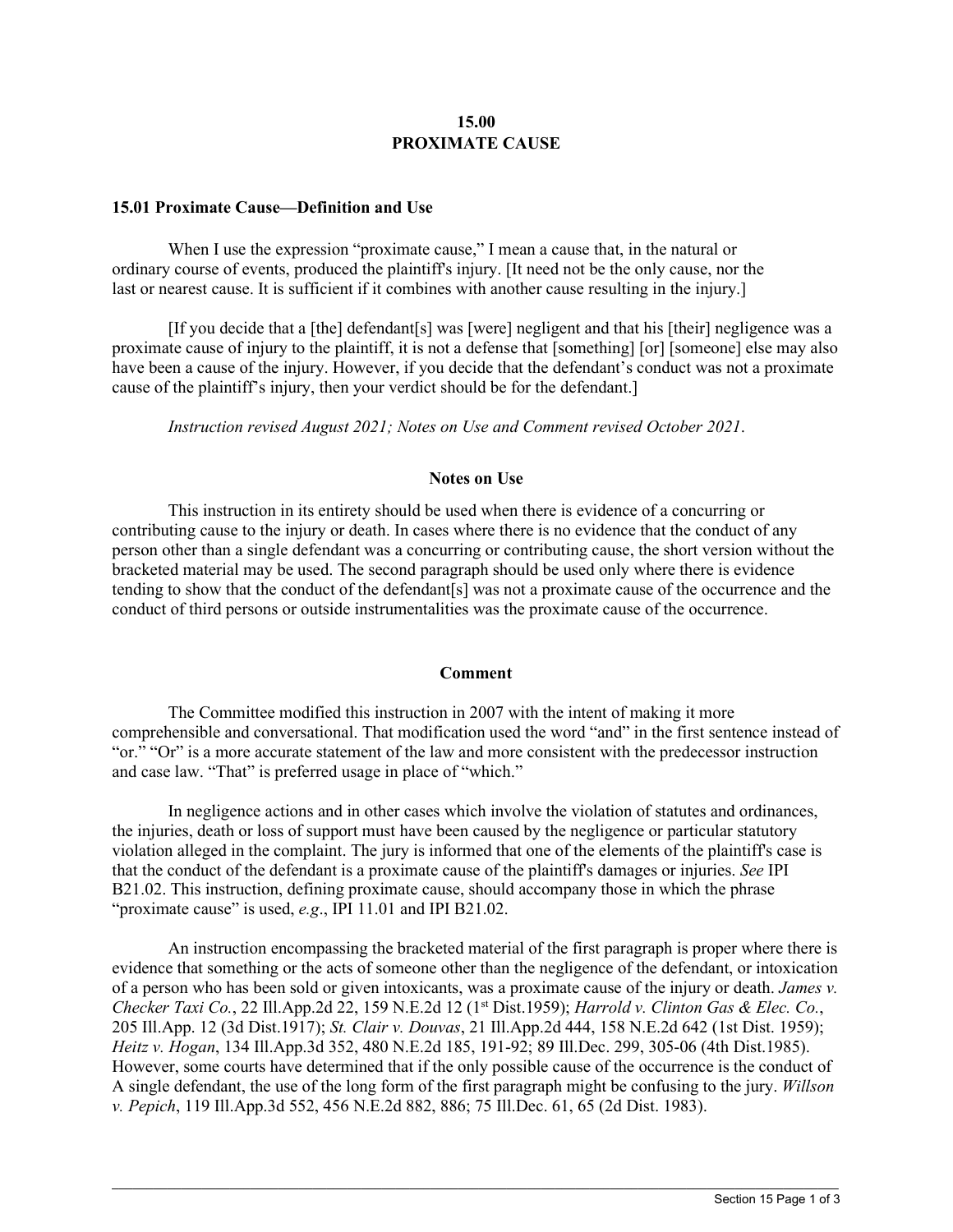Prior to the Illinois Supreme Court's decision in *Alvis v. Ribar*, 85 Ill.2d 1, 421 N.E.2d 886, 52 Ill.Dec. 23 (1981), adopting comparative negligence, some cases held that when the only possible causes of the occurrence were the conduct of the plaintiff and the defendant, the material in the bracketed portion of the first paragraph would be improper because it would prejudice the defendant's defense of contributory negligence. *Borowski v. Von Solbrig*, 60 Ill.2d 418, 431; 328 N.E.2d 301, 308 (1975); *Budovic v. Eschbach*, 349 Ill.App. 163, 167-68; 110 N.E.2d 477, 479 (2d Dist. 1953) (court properly refused an instruction containing the bracketed material in a case involving a pedestrian injured by an automobile). Cases have also held that the bracketed portion of the first paragraph should not be given when the only other possible cause of the harm in question was the plaintiff's predisposition to the injury. These cases interpret the bracketed phrase to refer only to the conduct of third persons and not mere "conditions." *Lounsbury v. Yorro*, 124 Ill.App.3d 745, 464 N.E.2d 866, 870-71, 80 Ill.Dec. 1, 5-6 (2d Dist. 1984).

Some cases have held that it is not necessarily error to give the short form, even when multiple concurring or contributing causes are possible. *See*, *e.g.*, *Curry v. Summer*, 136 Ill.App.3d 468, 474; 483 N.E.2d 711, 715-17, 91 Ill.Dec. 365, 369-71 (4th Dist.1985) (although long form would have been preferable, short form not error even though there were multiple defendants); *Webb v. Angell*, 155 Ill.App.3d 848, 508 N.E.2d 508, 514-15; 108 Ill.Dec. 347, 353-354 (2d Dist. 1987) (short form proper onfacts; use of term "any" in short form permits argument that injury had multiple causes); *Greene v. Rogers*, 147 Ill.App.3d 1009, 498 N.E.2d 867, 874-875; 101 Ill.Dec. 543, 550-551 (3d Dist.1986) (same; short not error, although long form would have been preferable); *Mazur v. Lutheran Gen. Hosp*., 143 Ill.App.3d 528, 493 N.E.2d 62, 69; 97 Ill.Dec. 580, 587 (1st Dist.1986) (short form not error where other instructions sufficiently conveyed idea that more than one defendant could be liable). Conversely, it has been held error to refuse to give the bracketed portion of the first paragraph when the evidence shows that the injury complained of could have been caused by the conduct of two or more persons other than the plaintiff or decedent. *Heitz v. Hogan*, 134 Ill.App.3d 352, 480 N.E.2d 185, 191-192; 89 Ill.Dec. 299, 305- 06 (4th Dist.1985).

After the adoption of comparative negligence in *Alvis v. Ribar*, 85 Ill.2d 1, 421 N.E.2d 886, 52 Ill.Dec. 23 (1981), the Illinois Supreme Court in *Casey v. Baseden*, 111 Ill.2d 341, 490 N.E.2d 4, 7; 95 Ill.Dec. 531, 534 (1986), held that the bracketed portion of the first paragraph was properly given in a motor vehicle accident case involving only one plaintiff and one defendant:

While it is possible that the long form of the instruction could, in remote circumstances, prove confusing to a jury when only two parties are involved in an accident, we do not think this is such a case. Other instructions did not allude to the possible acts of third parties; they clearly instructed the jury on how to apportion damages if it found that both parties were negligent and advised the jurors to calculate the comparative negligence of the parties assuming that "100% represents [their] total combined negligence." Viewed in their entirety, the instructions fully and fairly apprised the jury of the relevant principles . . . relating to treatment of the plaintiff's fault.

Other recent decisions have demonstrated a similar reluctance to hold that the bracketed portion of the first paragraph of the instruction prejudiced a party. *See*, *e.g*., *Chambers v. Rush-Presbyterian-St. Luke's Med. Ctr.*, 155 Ill.App.3d 458, 508 N.E.2d 426, 431-32; 108 Ill.Dec. 265, 270-71 (1st Dist. 1987); *Drake v. Harrison*, 151 Ill.App.3d 1082, 503 N.E.2d 1072, 105 Ill.Dec. 66 (5th Dist. 1987); Shiner v. Friedman, 161 Ill.App.3d 73, 513 N.E.2d 862, 869; 112 Ill.Dec. 253, 260 (1st Dist. 1987); *Johanek v. Ringsby Truck Lines, Inc.*, 157 Ill.App.3d 140, 509 N.E.2d 1295, 1305; 109 Ill.Dec. 283, 293 (1st Dist. 1987); *Lee v. Grand Trunk W. R. Co.*, 143 Ill.App.3d 500, 492 N.E.2d 1364, 1375; 97 Ill.Dec. 491, 502 (1st Dist. 1986); *Roman v. City of Chicago*, 134 Ill.App.3d 14, 479 N.E.2d 1064, 1067-68; 89 Ill.Dec. 58, 61-62 (1st Dist. 1985).

 $\_$  ,  $\_$  ,  $\_$  ,  $\_$  ,  $\_$  ,  $\_$  ,  $\_$  ,  $\_$  ,  $\_$  ,  $\_$  ,  $\_$  ,  $\_$  ,  $\_$  ,  $\_$  ,  $\_$  ,  $\_$  ,  $\_$  ,  $\_$  ,  $\_$  ,  $\_$  ,  $\_$  ,  $\_$  ,  $\_$  ,  $\_$  ,  $\_$  ,  $\_$  ,  $\_$  ,  $\_$  ,  $\_$  ,  $\_$  ,  $\_$  ,  $\_$  ,  $\_$  ,  $\_$  ,  $\_$  ,  $\_$  ,  $\_$  ,